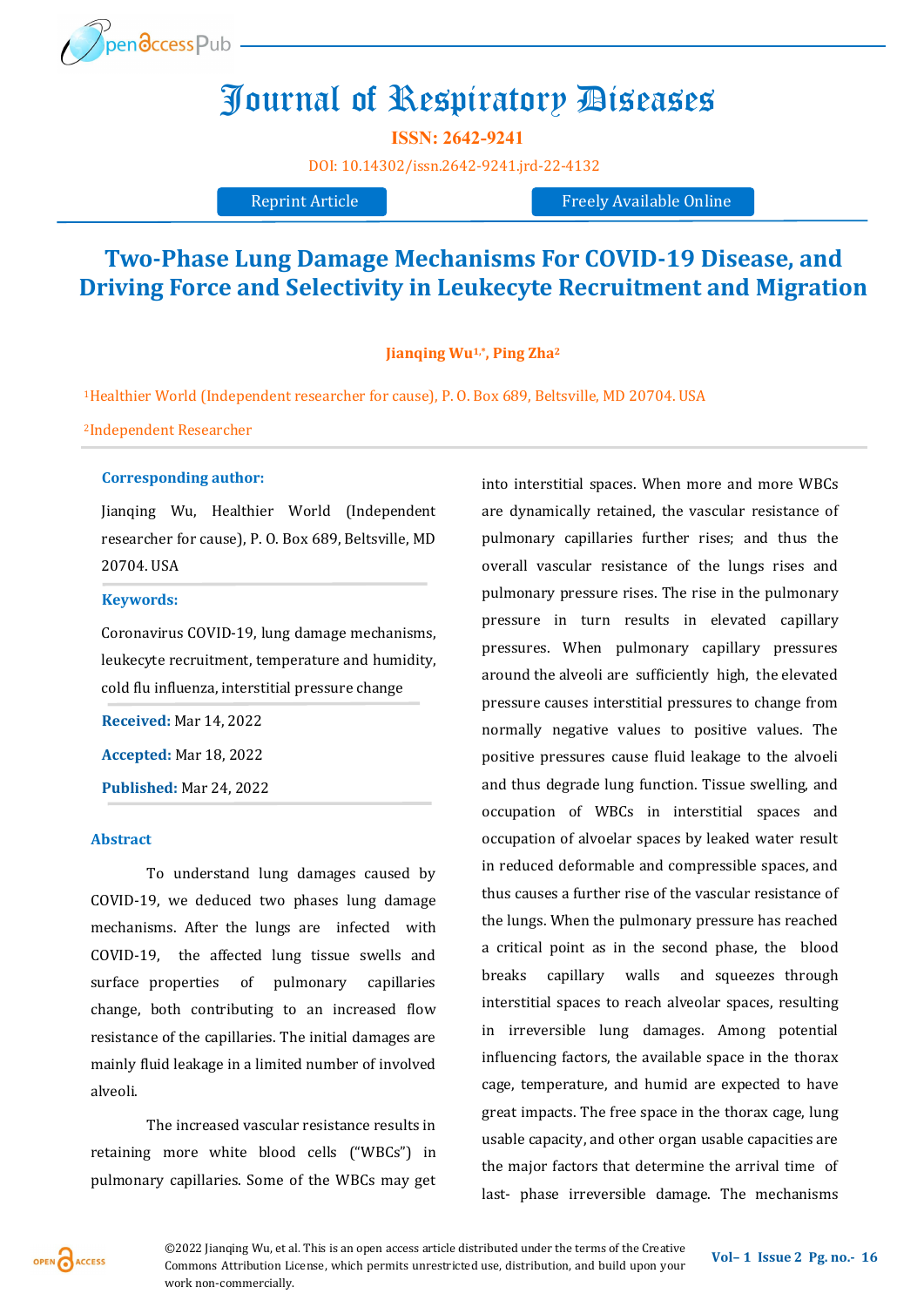

imply that the top priority for protecting lungs is maintaining pulmonary micro-circulation and preserving organ functions in the entire disease course while controlling viral reproduction should be stressed in the earliest time possible. The mechanisms also explain how leukecytes are "recruited and migrated" into inflamed tissues by dynamic retention.

#### **Introduction**

The pathological features of lung damages caused by SARS has been described [1]. The lungs were edematous and increased in weight with extensive consolidation. The damages include extensive edema, glossy membrane formation, collapse of alveoli, scaling of alveolar epithelial cells, and fibrous tissue in alveolar spaces. The pathological features of damaged lungs of COVID-19 patients have been reported [2]. The patient died from a sudden cardiac arrest.

The lungs showed bilateral diffuse alveolar damage with cellular fibromyxoid exudates. The left lung tissue displayed pulmonary oedema with hyaline membrane formation. Interstitial mononuclear inflammatory infiltrates, dominated by lymphocytes, were seen in both lungs. To find best treatments for the COVID- 19 disease, it is essential to understand the mechanisms by which the lungs are damaged by the COVID-19 virus. Yoo et al. have conducted a review on viral infection of lungs and host innate and adaptive responses [3]. In that review, they discussed more than twenty types of immune and other cells and their functions in initiation, resolution and restoration phases. Exact functions of many of immune cells were unknown. We are interested in finding lung damage mechanisms that would enable health care givers to understand how the lungs are damaged and what factors control the course of lung damages. Since our purpose is for exploring factors that determine lung damages, we will not include the great details that were known. Existing knowledge could be incorporated into our proposed mechanisms.

#### **Methods**

In this theoretical study, we found and used well

known data related to the COVID- 19 diseases, lung structure, lung physiology, physiological data, blood composition, viral replication, physical factors, environmental factors, etc to predict micro-circulation condition in lungs, change in blood pressure, and changes in lung and other organs. We conducted several simulations to see how the retention of WBCs at various rates can take up free deformable and compressible volume in the thorax cage. Our suspect is that when the free space is occupied by leaked blood fluid and exudates, the vascular resistance in lungs rapidly goes up and results in heart arrest or irreversible damages to the lungs.

We then propose two-phase mechanisms and use the mechanisms to predict how each of those well known factors affect the course of lung damages.

#### **Results**

#### *Two-Phase Lung Damage Mechanisms*

White blood cells ("WBCs") pass through pulmonary capillaries by deforming themselves and squeezing through [4]. There is a great size discrepancy between the mean diameter of circulating leukocytes (6-8  $\mu$ m) and that of the pulmonary capillaries (~5.5  $\mu$ m). Small lymphocytes are  $7$  to  $10 \mu m$  in diameter, and large lymphocytes are approximately 14 to 20 µm in diameter.

#### *Inflammation-Driven Progressive Lung Damage Process*

The endothelium actively participates in controlling blood flow, and affect permeability, leukocyte infiltration, and tissue edema [4, 5, 6]. The changes in epithelial cells disrupt blood homeostasis by increasing capillaries' vascular resistance. Other changes include flow dysregulation, thrombosis, and capillary leaks [5]. The origin and differentiation cues for many tissue macrophages, monocytes, and dendritic cell subsets remain unclear [7]. The finding of retention of leukocytes provides several hints. All white blood cells are produced and derived from multipotent cells in the bone marrow known as hematopoietic stem cells. As long as leukocyte concentration in blood can be detected at certain level, a considerable part of them are predicted to enter the lung tissue and exit from the lung tissue except those that die.



**©2022** Jianqing Wu, et al. This is an open access article distributed under the terms of the Creative **Vol–1** Issue 2 Pg. no.-17 Commons Attribution License, which permits unrestricted use, distribution, and build upon your work non-commercially.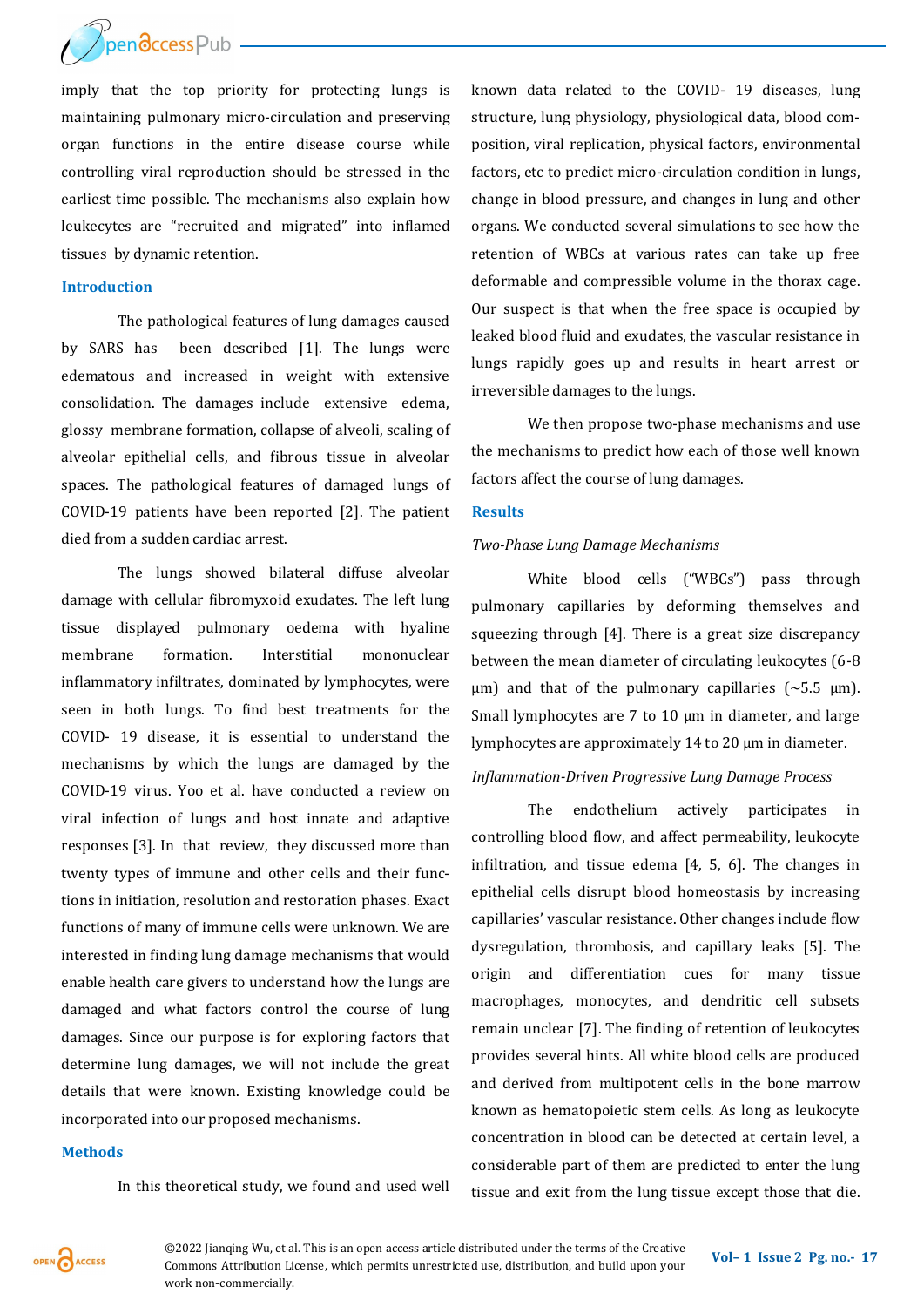

We can deduce that the cell retention time depends on not only the hole diameters of capillaries but also the elasticity of the capillaries. Second, it is obvious that the micro-vascular network of capillaries can be blocked by an excessive number of retained of WBCs. Finally, blood viscosity must be an important influencing factor. Thus, all factors that affect the blood viscosity affect vascular resistance and the pulmonary blood pressure.

Figure 1 shows how the retention of WBCs is responsible for damages to the lungs.

Diagram (a) in Figure 1 shows how WBCs squeeze through capillary network with much smaller pores. Diagram (b) shows that when the tissue is in inflammation, the walls of capillaries are changed and the occupation of WBCs in the interstitial spaces will generate normal force against the walls of capillaries, and thus raise friction against the moving of WBCs. Some large WBCs are retained and thus result in higher local capillary pressure. Initially, water leaks out from a limited number of blood vessels and passes through interstitial spaces to reach the space of nearby alveolus. When local blood pressure rises further to pass a threshold that most capillaries walls can withstand, as in the second phase, the circulating blood forces WBCs to break through capillaries walls and squeeze through the space between epithelial cells to reach the spaces of the alveolus.

Early phase Infection leads to swelling and changes in epithelial cells, which in turn raise the vascular resistance of pulmonary capillaries, raise local capillary pressures and increase interstitial pressures. Normal capillary pressure at a middle point is about 7 mm Hg. If the capillary is blocked in the venous side, the pressure is same as the arterial pressure (about 15 mm Hg mean). This results in an increase in the interstitial pressure. The reversal of the interstitial pressure leads to fluid leakage to the alveoli, and, if the capillary pressure is too high, the blood raptures epithelium of alveoli and reach alveoli inner spaces in a limited number of alveoli. In the early phase, lung injury is caused by damages to a limited number of alveoli as sporadic incidences.

Lungs are a highly expandable and deformable organ. A healthy adult can have 3000 ml inspiration volume while the normal breathing takes about only 500 ml volume [8]. This implies that lungs have about 2500 ml extra deformable and compressible space. The air in lungs is compressible, and even the blood is also "compressible"





**©2022** Jianqing Wu, et al. This is an open access article distributed under the terms of the Creative **Vol–1** Issue 2 Pg. no.-18 Commons Attribution License, which permits unrestricted use, distribution, and build upon your work non-commercially.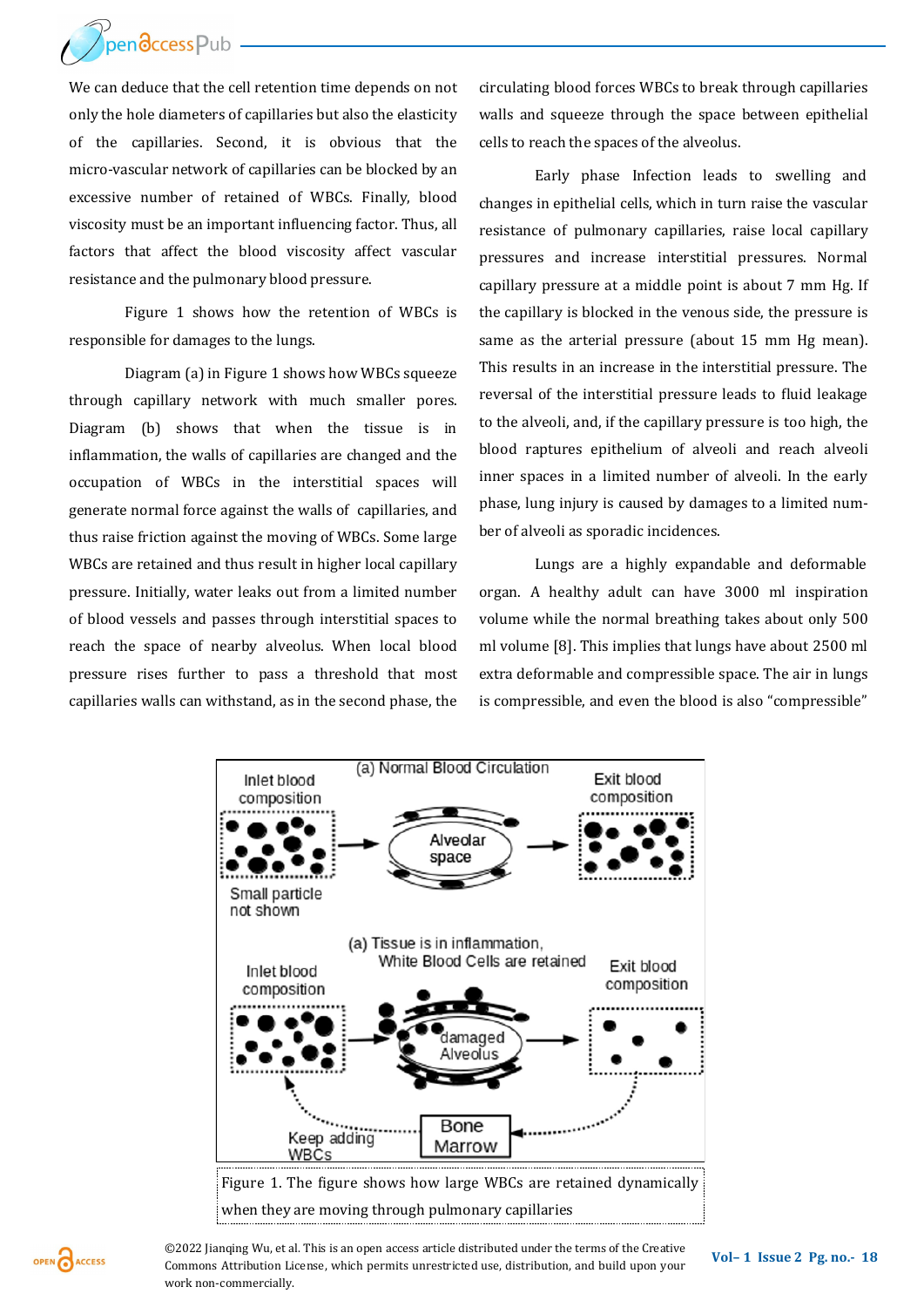

because some of the blood can be squeezed out during compression. If blood flow meets higher flow resistance, the lungs would be less compressible. The lungs are also deformable because the lungs could be deformed to occupy any part of the free space in the thorax cage. Moreover, during breath, the lungs can periodically occupy the space generated by downward moving of the diapharam. When a person does the maximum inspiration, the force drives a considerable amount of blood out of the lungs.

However, if the blood circulation is partially or severely jammed, both water and blood cells are nearly non-compressible. Thus, leaked blood reduces available space for capillaries to expand, and has an equivalent effect of reducing capillary deformability or elasticity. Affected tissue has an increased vascular resistance to blood circulation, which further promotes the retention of WBCs at higher rates.

If the inflammation is of a limited degree, the slower traveling speed of WBCs has an effect of extending the WBCs' dwell times so that they can have more time to contact infected cells and foreign matters. However, on a long term basis, the body must maintain balance that the number of entering WBCs must substantially be equal to the number of exiting WBCs. We refer this requirement as WBCs transport balance for convenience. This balance is absolutely vital and determine lungs health and the host person's life.

COVID-19 infection or other lungs infection disturbs the normal WBCs transport balance. As a result, some WBCs may stay in the capillary for too long while certain large WBCs may being caught indefinitely. The infected tissue keeps retaining WBCs. By perpetual accumulative effects, the occupation of WBCs in interstitial spaces and slow-travel of WBCs in capillary pores result in higher vascular resistance. The retention of WBCs results in a reduction of WBC concentration in blood. A reduction of the WBCs concentration in the blood causes bone marrows to generate more WBCs [3, 5].

When newly arrived WBCs travel through the lungs, they are again caught and retained dynamically. Eventually, accumulated WBCs occupy too much of interstitial spaces, and leaked fluid and blood exudates fill more alveolar spaces. The pulmonary vascular resistance reaches the maximum and shuts down pulmonary circulation as heart arrest or multiple organs failure. The most obvious damages are found on alveoli. Alveoli are filled with viscous materials and WBCs [2, 3].

Healthy lungs are highly elastic and have ample room for alveoli and capillaries to expand during breathing cycles. While the WBCs are accumulated in interstitial spaces and alveolar air spaces, blood circulation in affected locations becomes worse and worse. In the affected locations, normal blood circulation is increasingly replaced by extremely-slow diffusion process. As a result, some lung cells die from lack of energy and oxygen. To replace dead tissues, lungs generate fibroblastic cells.

The total volume of compressible alveolar spaces is estimated to be 2000- 3000 mL. Since part of this compressible space is attributed to reduced lung blood volume, we use 2000 ml. The heart of an adult person pumps blood at 5 liters per min, The pulmonary flow is essentially same as the cardiac output. WBCs make up approximately 1% of the total blood volume. Assuming that only 0.1%of the WBCs are retained for any time increment, the retention rate would be equivalent to 0.05 ml volume of WBCs per minute. The retention of WBCs in interstitial spaces has the same effect of reducing the volume of alveolar spaces because the total volume of the lungs is substantially fixed. The fluid in alvoelar spaces is not compressible. Free volume occupied by retained WBCs are shown in Table 1.

The filled volume can also be estimated by computing the WBC volume. In a normal adult, there are  $4.3 - 10.8 \times 10(9)$  WBCs per liter of blood. Assuming 0.1% of the largest WBCs are retained in any given time, we got a similar trend (Table 2).

The discrepancy between the two methods may be attributed to the approximate volume of WBC cells and estimated mean WBC cell volume. The exact numbers are

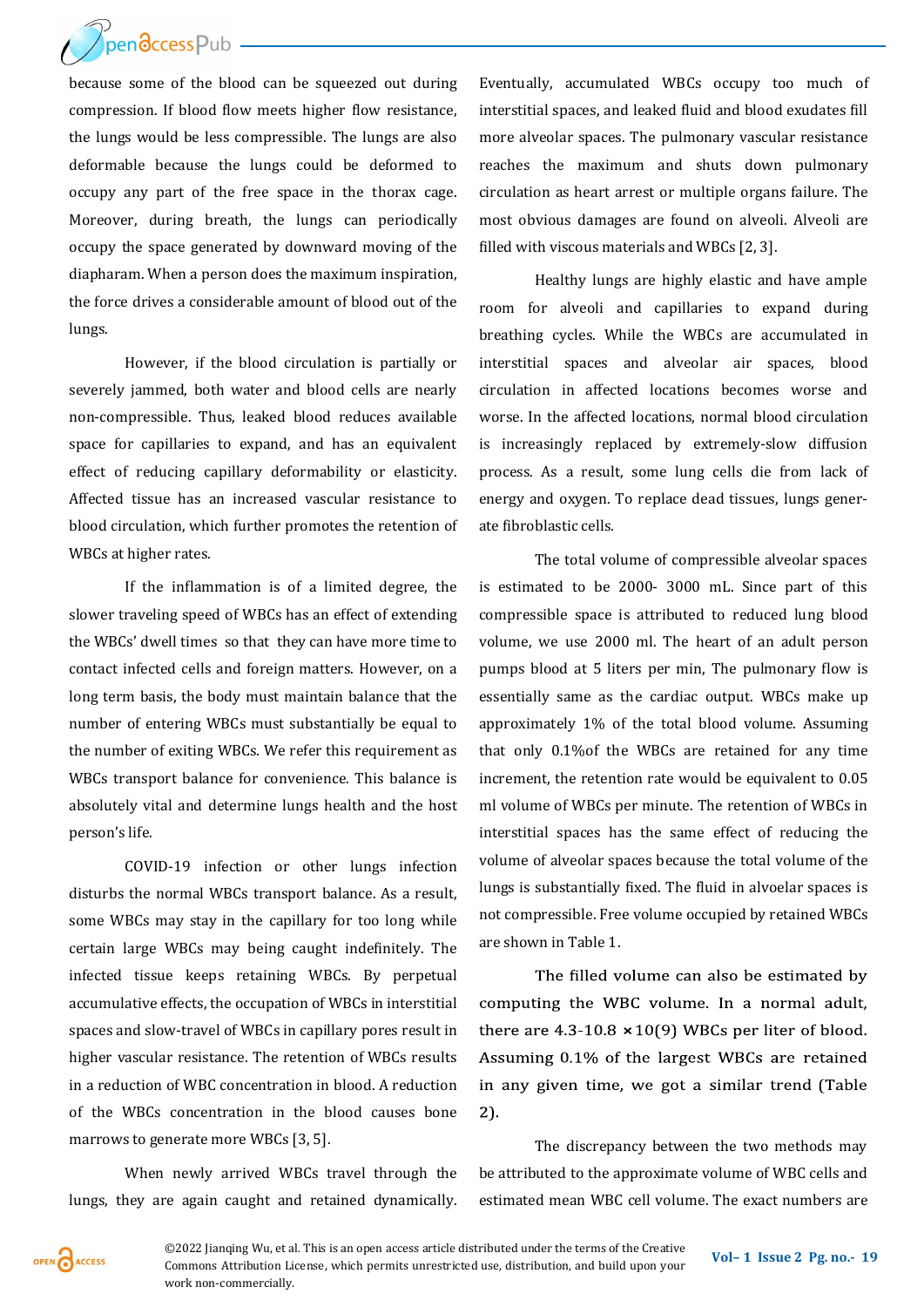Table 1. Percent of Lung Compressible Space Token By Blood Exudate Increases with Time (Based on 0.1% WBCs retention volume)

| RetentionVol rate.<br>(ml/min) |       |             | Time (min) Time (various) ExudateVol. (ml) | Percent of Compressible<br>Vol. (%) |
|--------------------------------|-------|-------------|--------------------------------------------|-------------------------------------|
| 0.05                           |       | 1 min       | 0.05                                       | 0.0025                              |
| 0.05                           | 60    | 1 hour      | IЗ                                         | 0.15                                |
| 0.05                           | 1440  | $1$ day     | 72                                         | 3.6                                 |
| 0.05                           | 7200  | $5 \; days$ | 360                                        | 18                                  |
| 0.05                           | 14400 | $10$ days   | 720                                        | 36                                  |
| 0.05                           | 28800 | $20$ days   | 1440                                       | 72                                  |
| 0.05                           | 43200 | 30 days     | 2160                                       | Over-limited                        |

Lung compressible volume: 2000 ml; blood flow rate: 5 liter/min; WBC: 1% of blood volume; and WBCs retention rate: 0.1%.

Table 2. Percent of Lung Compressible Space Taken By Blood Exudate Increases with Time (based on WBC cell volume)

| <b>WBC No</b> | Each Cell Vol. Vol.<br>$(cu.\mu m)$ | Retention<br>$\left \text{Rate (mL/min)}\right $ | Time (min) | Time (various)     | Exudate<br>Vol. (ml) | Percent<br>of<br>Lung<br>Compressible<br>Vol. (%) |
|---------------|-------------------------------------|--------------------------------------------------|------------|--------------------|----------------------|---------------------------------------------------|
| $4E + 07$     | 1000                                | 0.035                                            |            | 1 min              | 0.035                | 0.0018                                            |
| $4E + 07$     | 1000                                | 0.035                                            | 60         | 1 hour             | 2.1                  | 0.105                                             |
| $4E + 07$     | 1000                                | 0.035                                            | 1440       | 1 day              | 50.4                 | 2.52                                              |
| 4E+07         | 1000                                | 0.035                                            | 7200       | $5 \mathrm{ days}$ | 252                  | 12.6                                              |
| $4E + 07$     | 1000                                | 0.035                                            | 14400      | 10 days            | 504                  | 25.2                                              |
| $4E + 07$     | 1000                                | 0.035                                            | 28800      | 20 days            | 1008                 | 50.4                                              |
| $4E + 07$     | 1000                                | 0.035                                            | 43200      | 30 days            | 1512                 | 75.6                                              |

not important because all of those parameters can vary considerable anyway. What is important is that WBCs retention is a parameter that can control the lung performance and the volume token by retained WBCs can progressively impair the lungs in a time window similar to observed disease time window. In those computations, the lungs have considerable compressible space (for a healthy person). The situation would be much worse for people who even experience shortness of breath in their daily lives.

When the lungs cannot maintain WBCs transport balance, the lungs may fail within five to ten days. If the retention rate of WBCs increases to 1%, the patient may die in one to two days. This happens when a big part of alveolar spaces are filled by extruded blood and leaked fluid.

#### *Critical Point of Irreversible Lung Damages*

We found there is a critical point for the lungs to experience irreversible damage. The systolic pulmonary pressure is about 25 mm Hg and diastolic pulmonary



**Vol– <sup>1</sup>Issue 2 Pg. no.-<sup>20</sup>** ©2022 Jianqing Wu, et al. This is an open access article distributed under the terms of the Creative Commons Attribution License, which permits unrestricted use, distribution, and build upon your work non-commercially.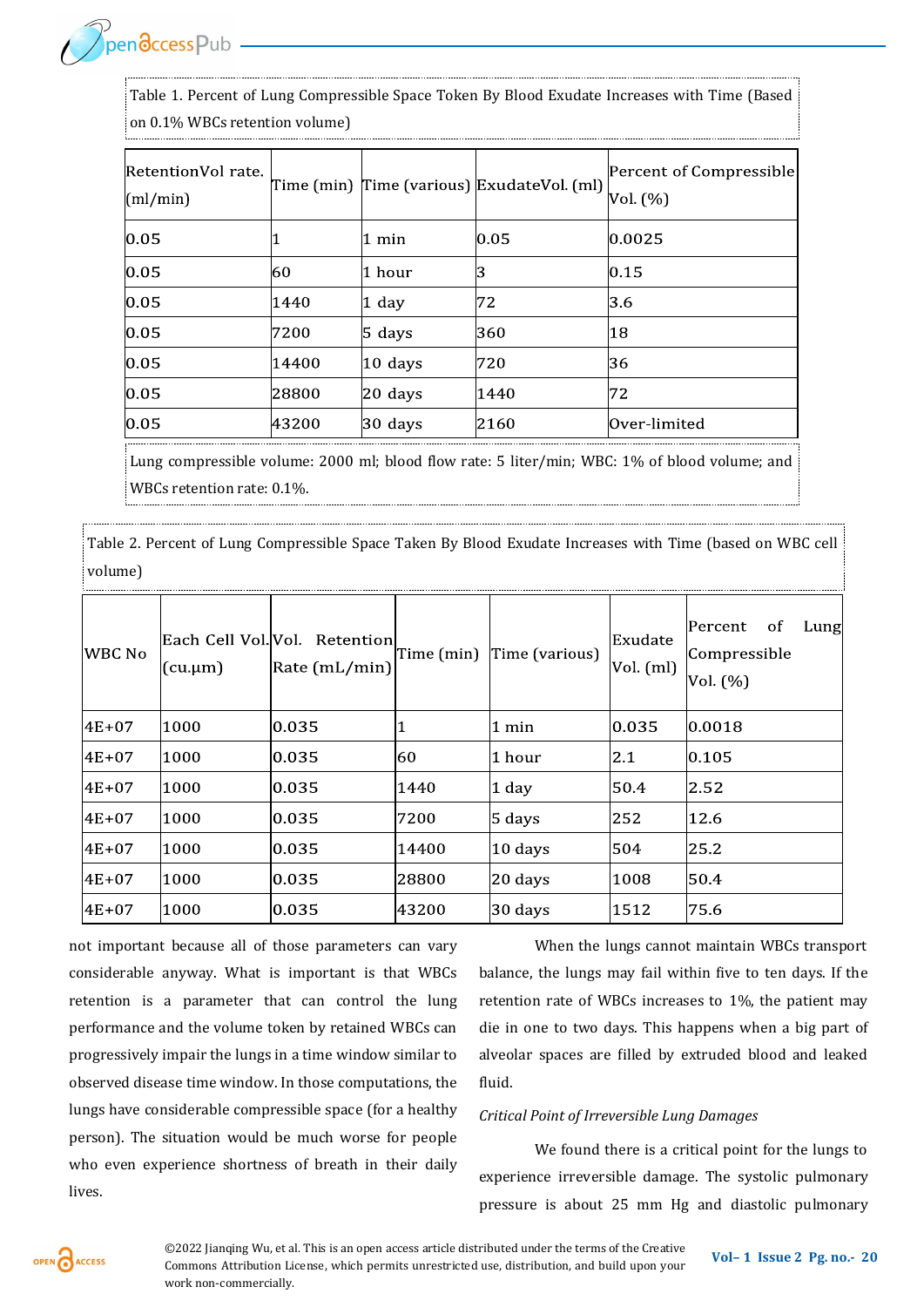

pressure is about 8 mm Hg, with the mean pulmonary arterial pressure being about 15 mm Hg. The negative pressures in interstitial spaces is maintained by the flow caused by lymphatic pumping, and net osmotic pressure. Extra fluid that has been on alveoli is sucked back to the lung interstitium through the small openings between epithelial cells. Damage to the capillary membrane causes leakage of fluid and plasma proteins and thus result in an increase in the interstitial pressure. The edema of the interstitium results in a raised interstitial pressure, which can cause immediate rapture of the epithelium.

When a sufficient number of capillaries are "blocked" by slow-moving or retained WBCs, the overall vascular resistance rises; and slow-moving WBCs in capillaries reduce the "expandable" volume of the blood vessels in the lungs. An elevated pulmonary pressure in turn raises capillary pressures for all alvoeli. The interstitial pressures are directly related to capillary pressures, and become positive when venous pressure is elevated [8, 9]. If the capillary pressure around an alvoelus is sufficiently high, the outward pressure will be larger than inward pressure. There must be a point at which the pressure at the interstitial space is changed from the normal negative value to a positive value. It is inferred that after a sufficient number of WBCs has been retained, it has a global impact on the lungs. For this reason, infection of a sufficient large number of alveoli can cause damages to substantially all alveoli through raising the pulmonary pressure.

#### *Potentially Doubly Exponential Damaging Curve*

In the above computations, we did not consider two self-aggravating factors. We predicted that lung function degrades potentially by a doubly exponential curve for the following reasons. First, retained WBCs and lung swelling are expected to make pulmonary vascular circulation progressively worse. The expected failure to maintain energy metabolism further aggravates inflammation and diminishes the heart ability to maintain required pulmonary vascular circulation. Thus, the speed of lung damage at a later time intervals is faster than that at previous time intervals. Moreover, the lungs have a

fixed total volume and all expandable spaces including the "compressible" volume of blood vessels are required for normal breathing. When some compressible spaces are filled by incompressible fluid and WBCs, their adverse impacts cannot be linear. There is a point at which BWCs cannot pass through.

When more of the lung voids are filled by fluid and WBCs, the pulmonary vascular resistance rises rapidly. The elevated pulmonary pressure forces blood to squeeze into and through any spaces in the entire lungs. It may take a short time, possibly in a matter of less than an hour to complete the final stage of irreversible damages. When substantially all elastic spaces are occupied by WBCs and fluid, the pulmonary vascular resistance approaches the maximum, pulmonary flow reaches zero, and lung function approaches zero. There is no way to stop or reverse.

Considering the potentially doubly exponential damaging process, we estimate that dynamic retention rates of WBCs could be 0.01%-0.1% initially, increase to 0.1% to 1% when the lungs lose most function; the blood rapidly fills the voids in the lungs finally. Our ballpark prediction is consistent with the rapid disease course from shortness of breath to death [3]. The damaging process implies that the problem is correctable by using right methods only in the earliest time. We cannot over stress the importance of this strategy.

#### *Physiological Injury of Low Temperature to the Lungs*

Low temperature is known to affect flu [14] and blood vessels [13]. Low temperature causes capillaries to contract to add more friction to WBCs traveling and cause some WBCs retained indefinitely. Low temperature promotes fluid leakage to the affected alveolus and hinders oxygen-carbon dioxide exchange. Reduced oxygen delivery causes blood vessel vasodilation [23] and make the situation worse. Low temperature also adversely affects the lungs by influencing blood viscosity. For a segment of capillary, its vascular resistance can be determined by equation  $R = 8ηl/πr4$ . Low temperature affects the flow resistance by the viscosity term and the radium to the fourth power (r4). This is why exposure to

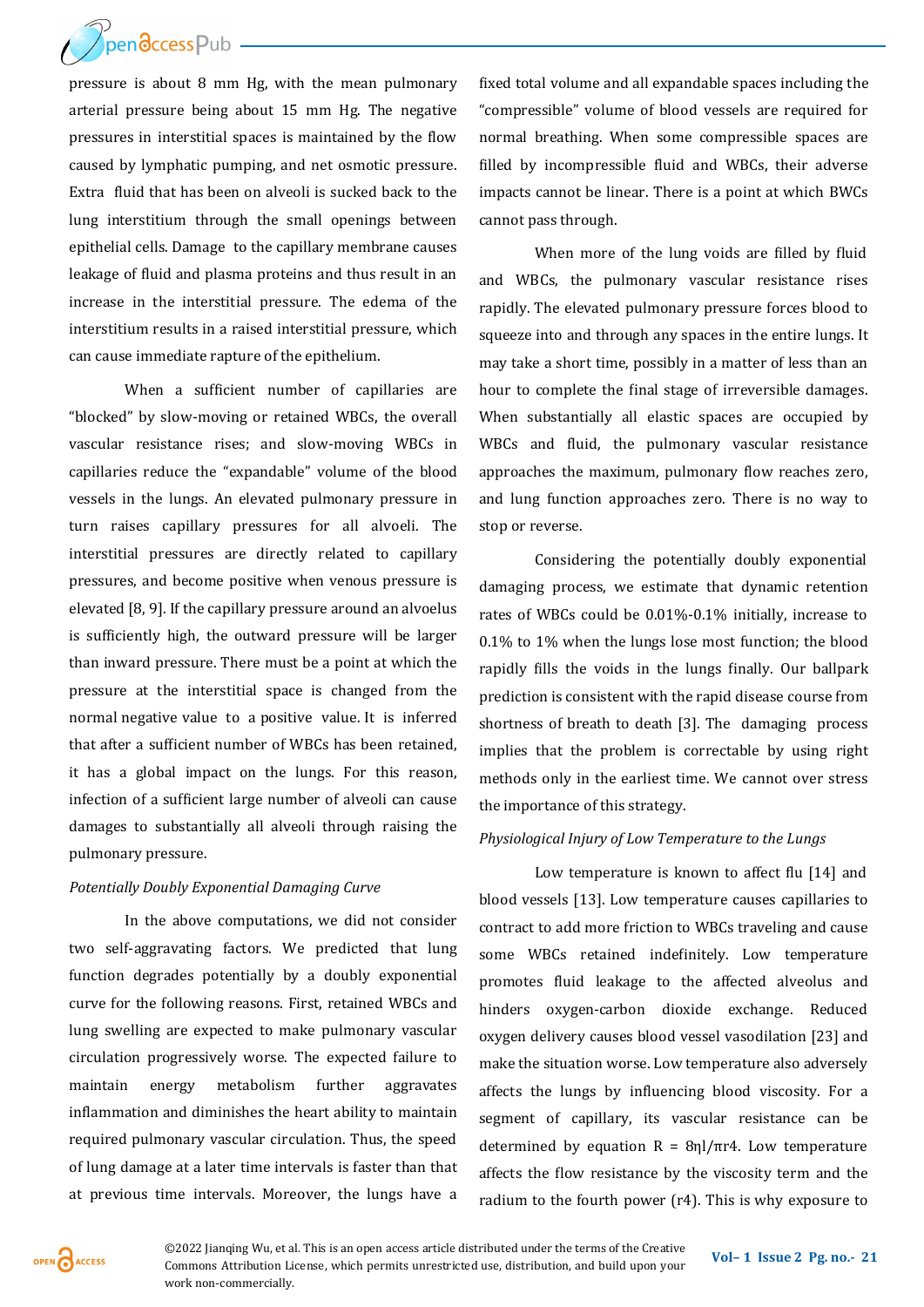

low temperature is the biggest aggravation factor of cold, flu and COVID-19. If a large number of WBCs is in the blood, they raise local vascular resistance. Low temperature might dramatically impact the travel-through of big WBCs. If one or more WBCs are retained in the capillary or move too slowly along the capillary pore, the bulky fluid of blood has to squeeze though the tiny void between the surface of retained WBCs and the capillary wall. Low temperature can have a big role in causing interstitial pressures to change from negative to positive and blood leakage into the alveoli. Low temperature may cause the critical time of damage to arrive earlier.

Since the mechanisms tell only how the lungs are damaged reversibly or irreversibly, such mechanisms are not enough for predicting the severity of lung damages or death. Thus, we must focus on lung structures and personal health. It is well known that a person's ability to survive depends on their vital functional reserves [10-12]. Those functions provide additional useful information about a person's ability to resolve infection. Many other factors can aggravate damages to alveoli by influencing mobility of WBCs. They include red blood cells count, platelets aggregation degree, and natures and amounts of other macro-molecules because they can affect blood

viscosity. Moreover, chronic stress and emotional distress on disease outcomes [16-22] (to be explained later). Free space in the thorax cage and body mechanic vibrations are two unique factors.

### *Further Lung Damages Induced by Insufficient Lung Function*

If the lungs are unable to perform required functions, expected degraded energy metabolism leads to a diminished lung function and leads to failure of major organs such as heart, kidneys, and liver. Those processes are shown in Figure 2.

Figure 2 shows how viral infection triggers the retention of WBCs and causes damages to alveoli as indicated by the round circular diagram. The damages to alveoli results in higher pulmonary vascular resistance and degraded energy metabolism. The degraded energy metabolism will impair heart, kidneys, liver, etc. The increased vascular resistance and impaired heart, renal and liver function inevitably result in heart failure (as indicated by dashed red arrows).

The human ability to survive depends on vital usable functional capacities of heart, kidneys and liver [10-12]. Virus-caused inflammation diminishes lung functions [3, 4], and causes the lungs to fail to deliver



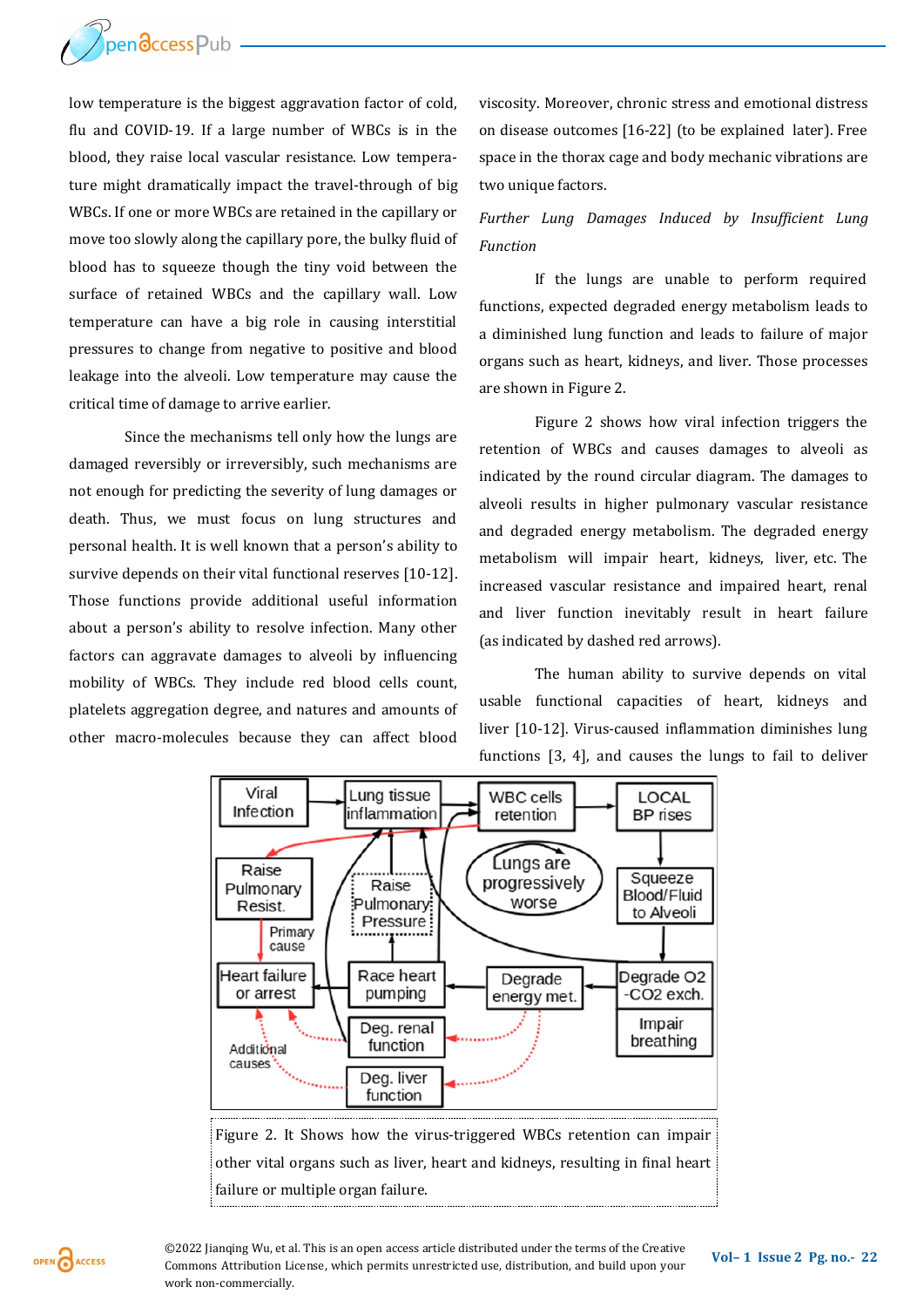[required oxygen for](http://www.openaccesspub.org/) the body. The insufficiency of oxygen must lead to diminished energy production for the whole body. This is expected to cause heart failure [3, 4] and impair renal function [24, 25]. The impaired renal function in turn adversely affects the heart [25, 26] and the lungs [27, 28]. While only a few references are cited, we confidently found that impairment of any vital organ must finally result in failure of heart or multiple organ failure as long as the impairment of the vital organ is sufficiently long. By going through those vicious cycles, the viral infection has an effect of retaining more WBCs in the tissue, retaining more metabolic wastes, and causing more damages to the lungs, the heart and the kidneys. It is possible that some patients die from organ failure caused by the vicious cycles even before the lungs have reached the critical point of breaking blood vessels if the patient's organ functions in the heart or other vital organs play determinant roles.

Severe lung damages could be caused by viral damages before the start of adaptive immune responses. This may happen because low temperature causes blood vessels and capillaries to constrict and raises blood viscosity [13]. The proposed mechanisms can also explain the effect of humidity on the disease [14]. When air humidity is high, water molecules coming from alveolar space are not brought out efficiently. The water layers on alveolar walls is expected to interfere with oxygen-carbon dioxide exchange. The mechanisms can explain the role of blood viscosity, mechanical vibrations, etc. Objects jammed at a bottleneck of a bag can be facilitated by making mechanical vibrations. The mechanisms also explain why old people are more vulnerable to the virus. Old people have diminished organ capacities [10, 11, 12] and their blood vessels are less elastic. The mechanisms also explain the role of chronic stress and emotional distress on disease outcomes [16-22]. When the patient is in a relaxed state, the pulmonary vascular circulation is improved and WBCs encounter less friction.

*Driving Force and Selectivity in Leukocyte Recruitment and* 

#### *Migration*

Our proposed lung damage mechanisms add more variables to classic leukocytes recruitment theory. Unlike motility in bacterial chemotaxis, mechanism by which leukocytes physically move is unclear. T and B cell homing and transendothelial migration have been extensively studied [29]. How neutrophils get activated in a proper way and degree so that they can adhere to the endothelial surface, locomote to right localities and squeeze through small pores is not fully understood [30]. Further, no directional signals have been found to cause leukocytes to move to the inflammation site [29]. The existing leukocyte recruitment theory can explain that an inflamed tissue selectively retains leukocytes in great details, but could not explain why blood exudates are found in alevoelar spaces.

It is believed that leukocytes take the "path of least resistance" across the endothelium [31]. That means that leukocyte migration path through the intercellular space or through cells may depend on the relative tightness of the endothelial junctions and the ability of the leukocytes to breach them. Existing theories do not use local blood pressures as the driving force. We found that elevated blood pressure or pressure gradient, and structural strength in capillaries or interstitial spaces are determining factors.

Some studies have investigated hydrodynamic properties for leukocytes migration. Models they used involve cancer cell culture media [32], adhesive rolling of deformable leukocytes over a coated surface in parabolic shear flow in microchannels [33] or a simple hydrodynamic model [34]. Those models do not mimic the structures of lungs and do not consider blood pressures in capillary networks in the lungs. One study implies that cell deformability significantly reduces the flow resistance and that high cell concentration must increase the flow resistance [33].

Erratic and uncontrolled leukocyte migration and accumulation were seen in diseased tissues such as atherosclerotic plaque [35] and rheumatoid arthritic tissue [36]. Anti-inflammatory drugs have been used to



**Vol– <sup>1</sup>Issue 2 Pg. no.-<sup>23</sup>** ©2022 Jianqing Wu, et al. This is an open access article distributed under the terms of the Creative Commons Attribution License, which permits unrestricted use, distribution, and build upon your work non-commercially.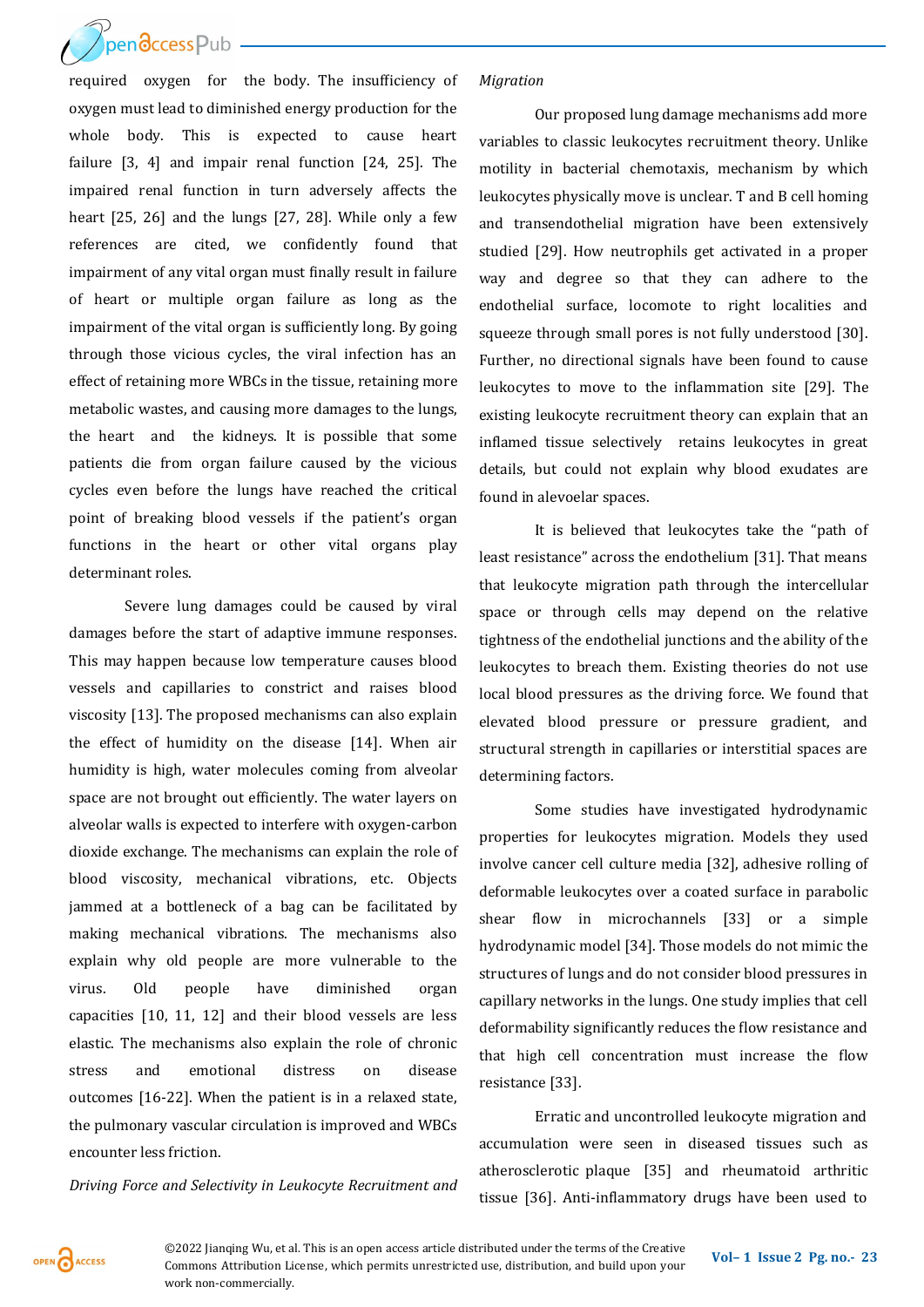reduce leukocyte recruitment [37]. Those findings as well as personal observations all show that WBCs are accumulated on a tissue that is inflamed. The whole body tissue is like a big filter from which the blood passes through, and WBCs pass through the filter in a steady state condition. Whenever any specific part of the tissue is inflamed, this part of the tissue will selectively retain WBCs by increasing flow friction. This may be intended by the evolution design to increase dwell times for WBCs to perform their functions at the inflamed site. Leukocytes horizontal migration may be limited to diffusion and their preference to move through the path with the lowest resistance. When blood keeps feeding the WBCs into tissues, more of the WBCs reach and stay wherever inflammation has happened. There is no need to recruit WBCs from neighbor tissues in a direction perpendicular to blood flow direction. This may give an impression that WBCs can be recruited in horizontal directions. However, the excessive retention of WBCs becomes a fatal problem if they occupy too much volume in the thorax cage.

#### *Implications of the Lung Damage Mechanisms*

Maintaining pulmonary vascular circulation is the top priority in the entire disease course for COVID-19 as well as other lung infection. Maintaining the mobility of WBCs is vitally important to both innate immunity and acquired immune response [39-41].

Our mechanisms imply that temperature is very important factor. Temperature may regulate immunity by multiple ways [42]. Hyperthermic temperatures affect function of all types of cells include DCs, macrophages, NK cells, neutrophils, T and B lymphocytes, and vascular endothelial cells. High temperatures (42°C for 15 min) has been found to blunt leukocyte adhesion even 2 days after the heat treatment in vivo [43]. This finding implies that a pre-treatment with warm temperature could mitigate severity of COVID-19 disease that is caused by a subsequent exposure. It is believed that fever temperatures can broadly promote immune surveillance during challenge by invading pathogens [42]. Body temperature is controlled by substance interleukin-1 (or leukocyte pyrogen) in the hypothalamus of the brain.

Interleukin-1 is released from blood leukocytes and tissue macrophages that have digested viruses and bacteria [8]. Raising temperature can improve both immune functions and mitigate lung damages caused by immune cell congestion.

Our mechanisms imply that raising body temperature can help improve pulmonary micro-circulation and keep WBCs transport balance. Patients should be advised to avoid exposure to low temperature and high humidity in the entire disease course. Other measures should be taken to reduce blood viscosity. We question the measure of using drugs to lower body temperature as the standard of care simply because patients demand comfort. Excessive fever can cause damage to the Central Nervous System. A better strategy is maintaining the body at a higher temperature but lowering the head's temperature by using a cooling bath only if necessary. If cooling is necessary, it should be used only to the extent to avoid fever damages to the brain, but should never overdo.

The mechanisms also imply that antiviral drugs or alternative measures should be taken as early as possible. When the virus has infected the whole lungs and the patient's lung function has approached a disability level, such a drug treatment may burden the lungs by its side effects. A sound strategy is to reduce tissue inflammation [37], reduce vascular resistance, keep waste removal balance and strengthen vital organs.

The mechanisms imply that age, obesity, and organ usable functions are the most important factors. Age is related to organ reserve [10-12]. However, organ functional reserve may include functions that are not presently useful. We use organ usable function capacity to stress that functional capacities that are actually deliverable. When a person's lungs have little surplus capacity, the infection can more likely cause the lungs to enter the self-degrading cycle. Obesity must be a critical factor because extra fat tissue consumes too much of the free thoracic space. The severity of obesity is indicated by a large size of abdomen. However, extra tissues inside thorax cannot grow out in the thorax cage because all ribs



**Vol– <sup>1</sup>Issue 2 Pg. no.-<sup>24</sup>** ©2022 Jianqing Wu, et al. This is an open access article distributed under the terms of the Creative Commons Attribution License, which permits unrestricted use, distribution, and build upon your work non-commercially.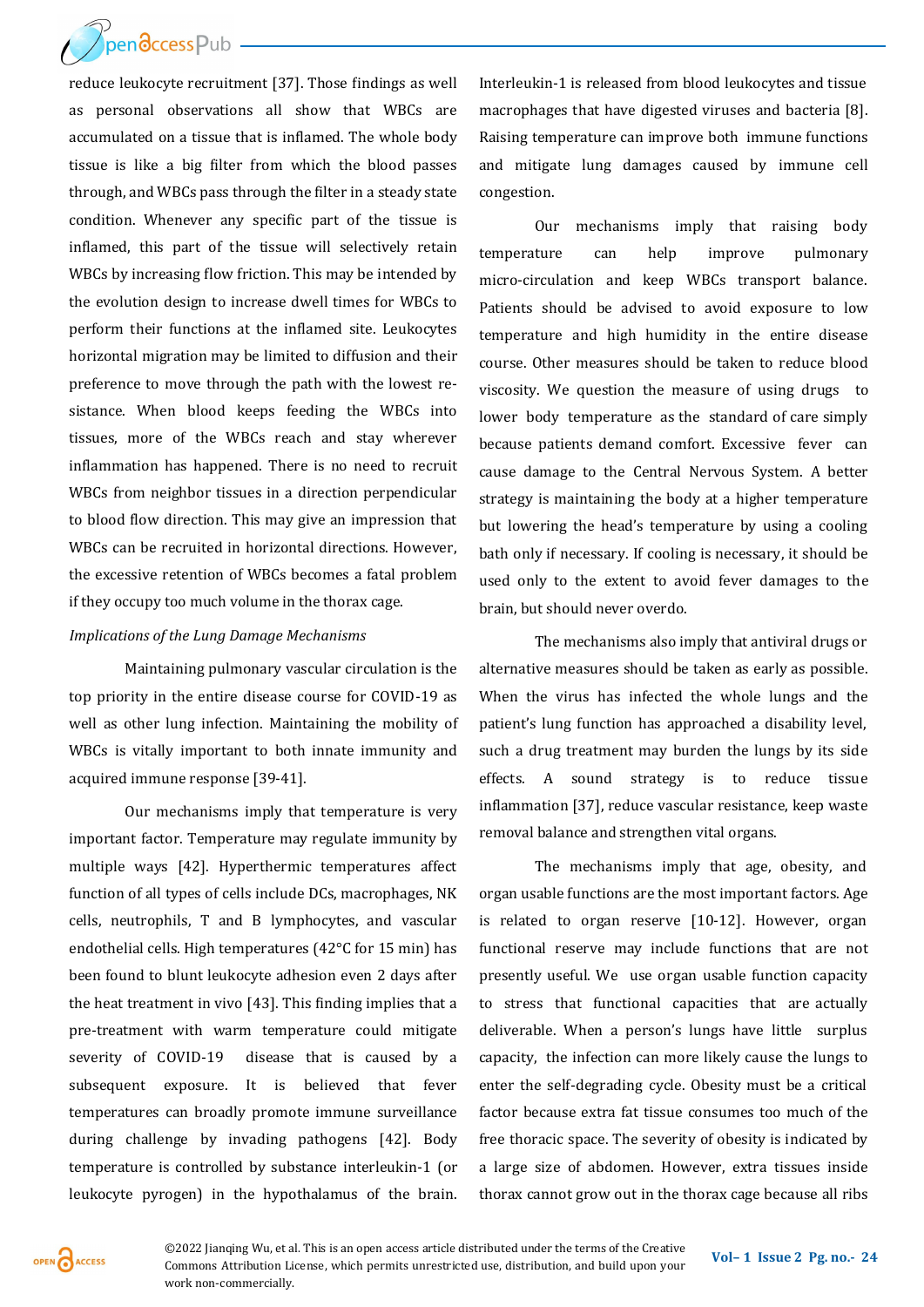are not deformable. This implies that some extra tissues can only grow within inner thorax cage, and this is why shortness of breathe is a common sign of obesity. Reduced free space in the thorax cage means that an infection can more quickly raise the pulmonary blood pressure, and such a person has much shorter time to resolve the infection before the lungs get into vicious aggravating stage. In addition, extra tissues in obese persons necessarily increase the demand for all vital organ functional capacities, and reduce body's ability to clear up metabolic by-products. Like low temperature, obesity adversely affects the patient's ability to fight COVID-19 disease in multiple ways. That is why losing extra body weight is the most effective strategy to increase chances to survive from the pandemic.

Medicine should explore safe drugs that can dilate blood vessels that can be used to relieve WBC retention.

#### **Funding Statement**

The author(s) declared that no grant was used in support of this research project.

#### **Conflict of Interest**

#### None

#### **Article History**

This subject of this article was initially disclosed in part in preprint.org on 6 February 2020, and was later rewritten and posted in substantially current form on preprints.org server on 8 September 2020.

#### **References**

- 1. Gu J. and Korteweg C. Pathology and Pathogenesis of Severe Acute Respiratory Syndrome. The American Journal of Pathology. April 2007;170, 4.
- 2. Xu Zhe, Shi L, Wang Y, et al. (February 18, 2020) Pathological findings of COVID-19 associated with acute respiratory distress syndrome. The Lancet Respiratory Medicine. doi: 10.1016/S2213-2600(20) 30076-X.
- 3. Yoo J-K, Kim TS, Hufford MM, Braciale TJ. Viral infection of the lung: Host response and sequelae. J Allergy Clin Immunol. 2013 December;132(6): doi:

10.1016/j.jaci.2013.06.006.

- 4. Downey GP, Doherty DE, Schwab B, et al. Retention of leukocytes in capillaries: role of cell size and deformability. J Appl Physiol 1990;69:1767- 1778.
- 5. Pober JS and Sessa WC. Inflammation and the Blood Microvascular System. Cold Spring Harb Perspect Biol. 2015;7:a016345.
- 6. Mercer BA, Lemaître V, Powell CA, and D'Armiento J. The Epithelial Cell in Lung Health and Emphysema Pathogenesis. Curr Respir Med Rev. 2006 May; 2 (2):101–142.
- 7. Geissmann F, Manz MG, Jung S, et al. Development of monocytes, macrophages and dendritic cell. Science. 2010 February 5;327(5966):656– 661.
- 8. Guyton AC. The cough reflex, In Text of Medical Physiology (8th Ed). W.B. Saunders Company. pg 411-412 (various page rages).
- 9. Pressure-volume relationships in the interstitial spaces. Investigative Ophthalmology, December 1965. Available at iovs.arvojournals.org on 03/01/2020
- 10. Bortz WMT, Bortz WM 2nd. How fast do we age? Exercise performance over time as a biomarker. J Gerontol A Biol Sci Med Sci. 1996;51:M223–5.
- 11. Goldspink DF. Ageing and activity: Their effects on the functional reserve capacities of the heart and vascular smooth and skeletal muscles. Ergonomics. 2005;48:1334–51.
- 12. Sehl ME, Yates FE. Kinetics of human aging: I. Rates of senescence between ages 30 and 70 years in healthy people. J Gerontol A Biol Sci Med Sci. 2001;56:B1 98–208.
- 13. Shepherd JT, Rusch NJ, Vanhoutte PM. Effect of cold on the blood vessel wall. Gen Pharmacol. 1983;14(1): 61-4.
- 14. Anice C. Lowen, John Steel. Roles of Humidity and Temperature in Shaping Influenza Seasonality. Journal of Virology. July 2014;88(14):7692–7695.
- 15. Hawryluck L, Gold WL, Robinson S, et al. SARS Control and Psychological Effects of Quarantine, To-

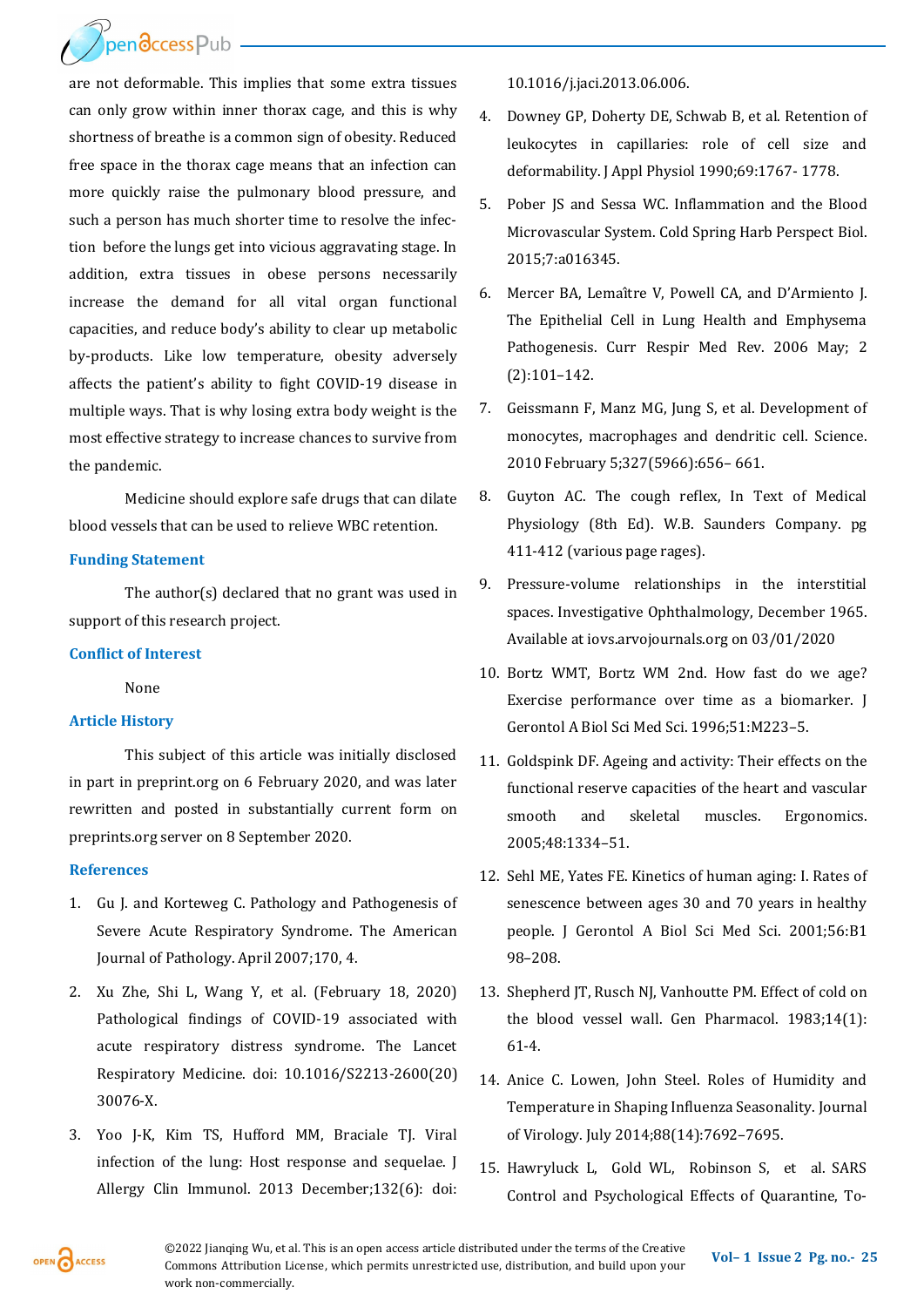**PrendccessPub** 

ronto, Canada. Emerg Infect Dis. 2004;10(7):1206-12.

- 16. Steptoe A, Hamer M, Chida Y. The effects of acute psychological stress on circulating inflammatory factors in humans: a review and meta-analysis. Brain Behav Immun. 2007 Oct;21(7):901-12.
- 17. Segerstrom SC, Miller GE. Psychological stress and the human immune system: a meta-analytic study of 30 years of inquiry. Psychol Bull. 2004 Jul;130(4): 601–30.
- 18. Dhabhar FS. Effects of stress on immune function: the good, the bad, and the beautiful. Immunol Res. 2014 May;58(2-3):193–210.
- 19. Walburn J, Vedhara K, Hankins M, et al. Psychological stress and wound healing in humans: a systematic review and meta-analysis. J Psychosom Res. 2009 Sep;67(3):253–71.
- 20. Webster Marketon JI, Glaser R. Stress hormones and immune function. Cell Immunol. 2008 Mar-Apr;252 (1-2):16–26.
- 21. Pedersen AF, Zachariae R, Bovbjerg DH. Psychological stress and antibody response to influenza vaccination: a meta-analysis. Brain Behav Immun. 2009 May;23 (4):427–33.
- 22. Pedersen A, Zachariae R, Bovbjerg DH. Influence of psychological stress on up- per respiratory infection—a meta-analysis of prospective studies. Psychosom Med. 2010 Oct;72(8):823–32.
- 23. Michiels C. Physiological and Pathological Responses to Hypoxia. The American Journal of Pathology. 2004;164(6):1875–82.
- 24. Chihanga T, Ruby HN, Ma Q, et al. NMR-based urine metabolic profiling and immunohistochemistry analysis of nephron changes in a mouse model of hypoxia-induced acute kidney injury. Am J Physiol Renal Physiol. 2018 Oct 1;315(4):F1159-F1173.
- 25. Arabi YM1, Al-Omari A, Mandourah Y, et al. Critically Ill Patients With the Middle East Respiratory Syndrome: A Multicenter Retrospective Cohort Study. Crit Care Med. 2017 Oct;45(10):1683-1695.
- 26. Ter Maaten JM, Damman K, Verhaar MC, et al. Connecting heart failure with preserved ejection fraction and renal dysfunction: the role of endothelial dysfunction and inflammation. Eur J Heart Fail. 2016 Jun;18(6):588-98. doi: 10.1002/ejhf.497.
- 27. Visconti L, Santoro D, Cernaro V, et al. Kidney-lung connections in acute and chronic diseases: current perspectives. J Nephrol. 2016 Jun;29(3):341-348. doi: 10.1007/s40620-016-0276-7.
- 28. Domenech P, Perez T, Saldarini A, et al. Kidney-lung pathophysiological crosstalk: its characteristics and importance. Int Urol Nephrol. 2017 Jul;49(7):1211- 1215. doi: 10.1007/s11255-017-1585-z.
- 29. Muller WA. Transendothelial Migration: Unifying Principles from the Endothelial Perspective. Immunol Rev. 2016 September;273(1):61–75.
- 30. Heemskerk N, et al. F-actin-rich contractile endothelial pores prevent vascular leakage during leukocyte diapedesis through local RhoA signalling. Nat Commun. 2016;7:10493.
- 31. Carman CV, Springer TA. Trans-cellular migration: cell -cell contacts get intimate. Curr Opin Cell Biol. 2008;20:533–540.
- 32. Ngalame NNO, Luz AL, Makia N, and Tokar EJ. Arsenic Alters Exosome Quantity and Cargo to Mediate Stem Cell Recruitment Into a Cancer Stem Cell-Like Phenotype. Toxicological Sciences. 2018;165(1): 40–49.
- 33. Pappu V, Doddi SK, Bagchi P. A computational study of leukocyte adhesion and its effect on flow pattern in microvessels. J Theor Biol. 2008 Sep 21;254(2): 483-98.
- 34. Subramaniam DR, Gee DJ. The influence of adherent cell morphology on hydrodynamic recruitment of leukocytes. Microvasc Res. 2018 Jan;115:68-74.
- 35. Li J, Ley K. Lymphocyte migration into atherosclerotic plaque. Arteriosclerosis, Thrombosis, and Vascular Biology. January 2015;35(1):40–9. doi:10.1161/ ATVBAHA.114.303227.